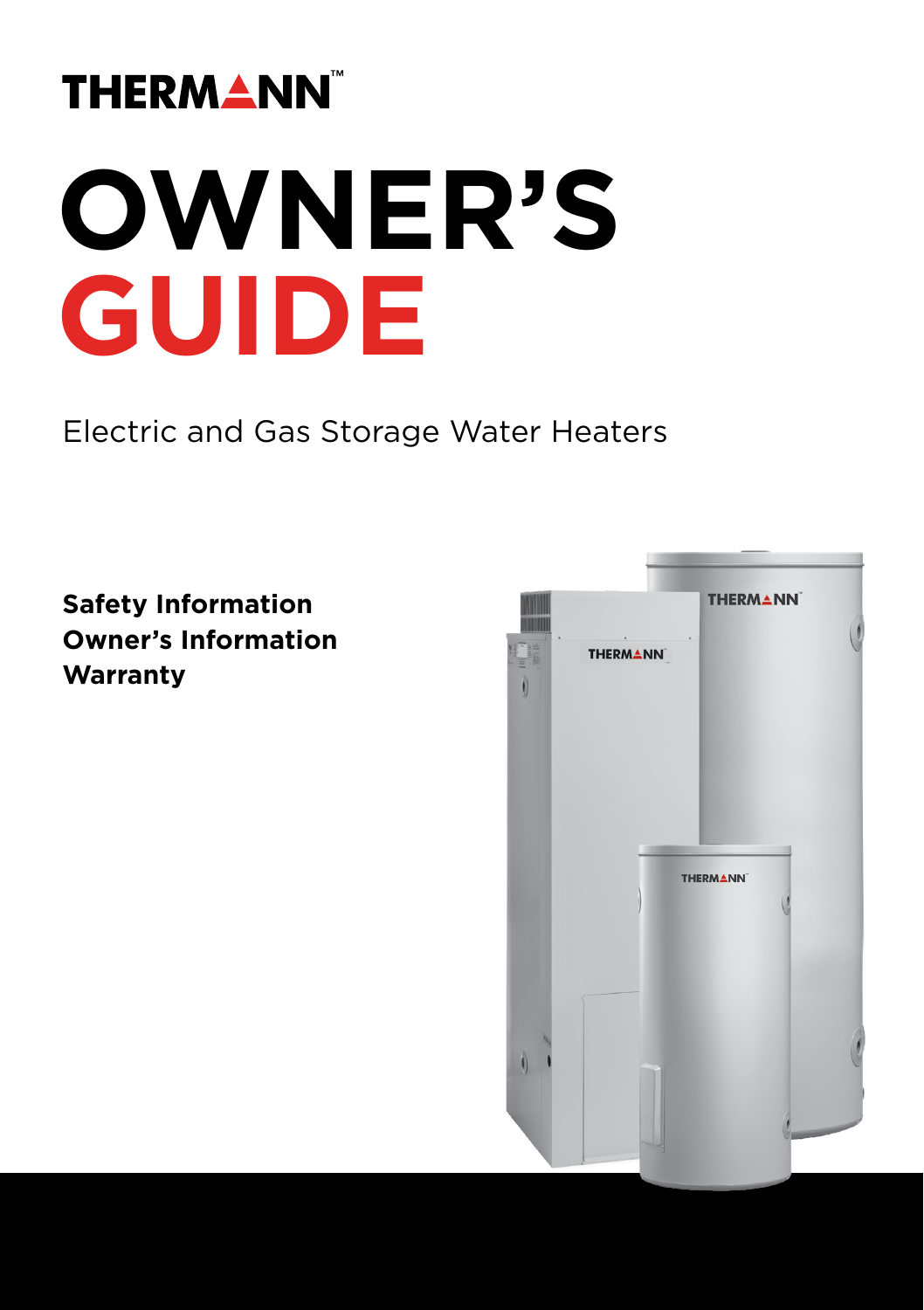**WARNING – THIS APPLIANCE MAY DELIVER WATER AT HIGH TEMPERATURE. REFER TO THE PLUMBING CODE OF AUSTRALIA (PCA), LOCAL REQUIREMENTS AND INSTALLATION INSTRUCTIONS TO DETERMINE IF ADDITIONAL DELIVERY TEMPERATURE CONTROL IS REQUIRED.**

#### **WARNING – FOR CONTINUED SAFETY OF THIS APPLIANCE IT MUST BE INSTALLED, OPERATED AND MAINTAINED IN ACCORDANCE WITH THE MANUFACTURER'S INSTRUCTIONS**.

This water heater is not intended for use by persons (including children) with reduced physical, sensory or mental capabilities, or lack of experience and knowledge, unless they have been given supervision or instruction concerning use of the water heater by a person responsible for their safety.

Children should be supervised to ensure they do not interfere with the water heater. Ensure animals are supervised so they do not interfere with the water heater.

#### **DO NOT SPRAY AEROSOLS IN THE VICINITY OF THIS APPLIANCE WHILE IT IS IN OPERATION.**

#### **DO NOT USE OR STORE FLAMMABLE MATERIALS IN OR NEAR THIS APPLIANCE.**

**DO NOT STORE ANY COMBUSTIBLE MATERIAL NEAR THIS WATER HEATER.**

#### **DO NOT PLACE ARTICLES ON OR AGAINST THIS APPLIANCE.**

#### **DO NOT MODIFY THIS APPLIANCE.**

#### **DO NOT OPERATE THE WATER HEATER WITH ANY PANELS OR COVERS REMOVED.**

If the water heater is not used for two weeks or more, a quantity of hydrogen (which is highly flammable) may accumulate inside the water heater tank.

To dissipate this gas safely it is recommended that a hot tap be turned on for several minutes at a sink, basin or bath, but not a dishwasher, clothes washer or other appliance.

During this procedure there must be no smoking, open flame or any other electrical appliance operating nearby. If hydrogen is discharged through the tap it will probably make a sound similar to air escaping.

#### **RELIEF VALVE:**

The Pressure & Temperature Relief (PTR) Valve must be installed either into the RP½" (DN15) or RP¾"(DN20) with the brass reducer, directly into the socket marked "RELIEF VALVE".

The PTR valve rating is 1,000 kPa and 10 kW on electric water heaters.

The PTR valve rating is 1,400 kPa and 10 kW on gas storage water heaters.

The valve must not be tampered with or removed. The water heater must not be operated unless this valve is fitted and in working order.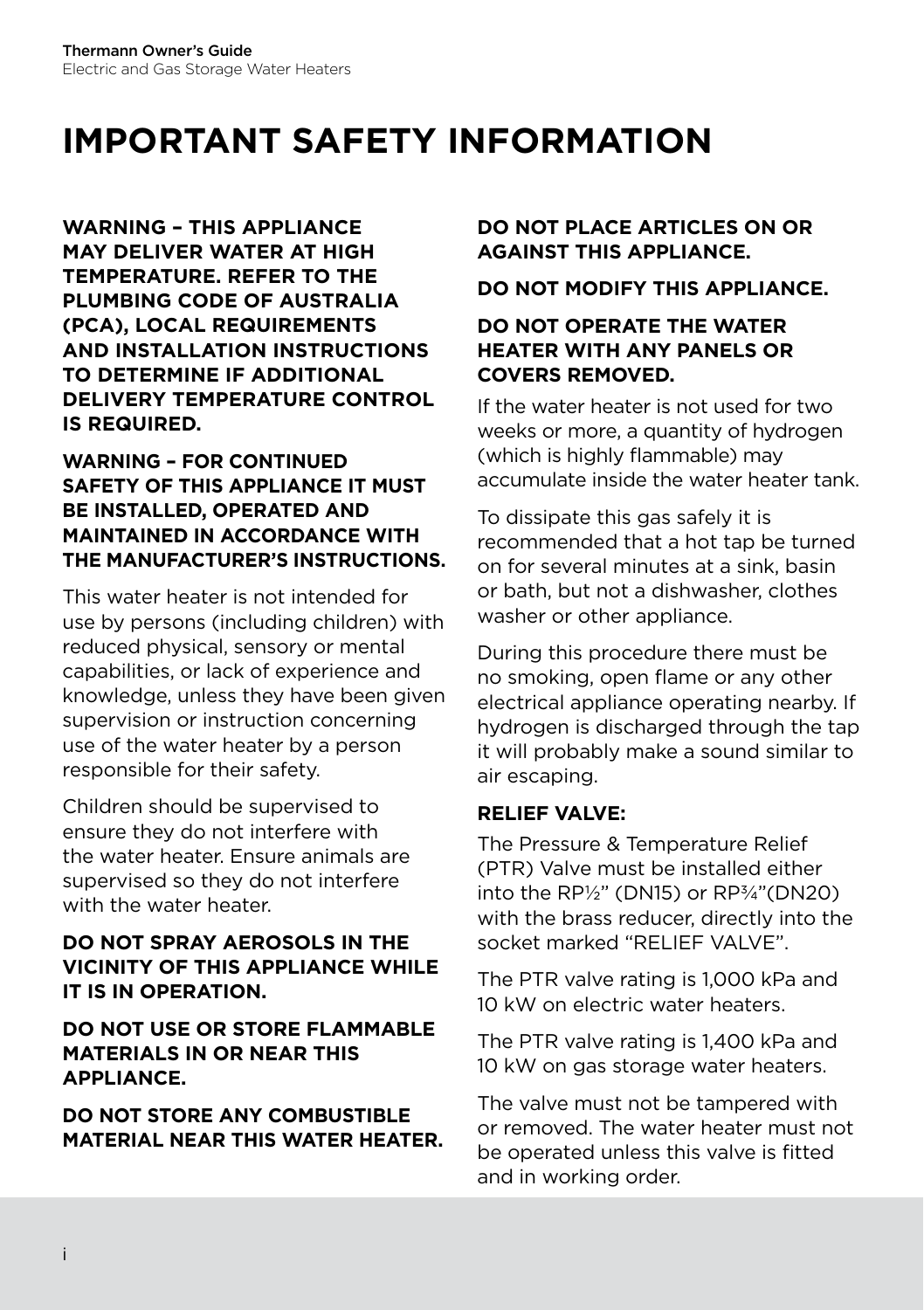

The drain line from the PTR Valve must be installed in a continuously downward direction in a frost free environment.

The PTR Valve is to be operated regularly to remove lime deposits and to verify it is not blocked. The drain line fitted to the PTR Valve must be left open to the atmosphere.

#### **DANGER – FAILURE TO OPERATE THE PTR VALVE EASING LEVER AT LEAST ONCE EVERY SIX MONTHS MAY RESULT IN THE WATER HEATER EXPLODING. CONTINUOUS LEAKAGE OF WATER FROM THE VALVE MAY INDICATE A PROBLEM WITH THE WATER HEATER.**

The PTR Valve should be checked by a licensed tradesperson for adequate performance, or replaced at intervals not exceeding 5 years, or less in areas where local regulations apply.

It is normal for water to drip from the drain line fitted to the PTR Valve during heating cycles.

Continuous leakage of water from the PTR Valve may indicate a problem with the water heater. This may be caused by excessive water supply pressure, a faulty PTR Valve or a faulty thermostat.

Turn off the water heater and contact Customer Service for advice if required:

- 1300 412 612 (Australia);
- 0800 081 909 or contact your local Reece branch (New Zealand).

#### **OVER-TEMPERATURE ENERGY CUT-OUT:**

The operation of the over-temperature energy cut-out indicates a possibly dangerous situation. Do NOT reset the over-temperature energy cut-out until the water heater has been serviced by a licensed tradesperson.

#### **ELECTRICAL SAFETY:**

These electric water heaters are designed for single phase 230-240V a.c. supply. The electrical connection must comply with Local Supply Authority Regulations and AS/NZS 3000 (known as the Wiring Rules). A means for disconnection must be incorporated in the fixed wiring in accordance with the Wiring Rules.

Any electrical covers should be removed only by a licensed tradesperson, and only after the electrical supply to the water heater has been isolated.

#### **When the supply wiring has been connected, ensure the wires are kept lower than the terminal block.**

Excess wire is not to be looped close to the thermostat or tank.

In addition to the Pressure & Temperature Relief Valve, electric storage water heaters are fitted with a combination thermostat and over-temperature energy cut-out.

This device must not be tampered with or removed. Replacement of this device must only be carried out by a licensed tradesperson or the manufacturer.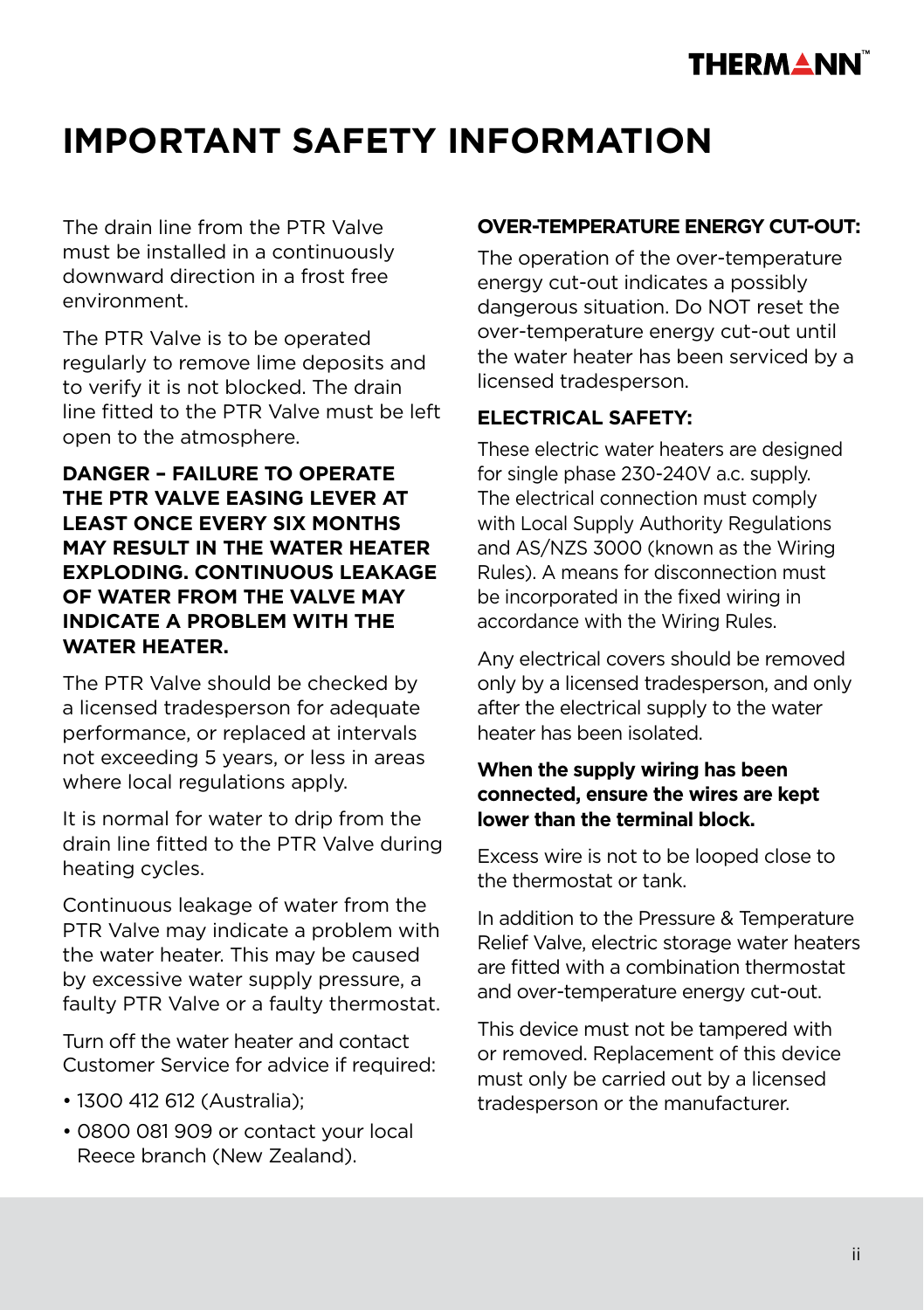The water heater must not be operated unless this device is fitted and in working order.

#### **PRE-WIRED ELECTRIC STORAGE WATER HEATERS:**

Electric storage water heaters with the letter "P" at the end of their model number are factory fitted with a power supply cord. These water heaters may be plugged into a standard general purpose power outlet.

If the power supply cord is damaged, it must be replaced by the manufacturer, a service agent or a similarly qualified person in order to avoid a hazard.

#### **GAS STORAGE WATER HEATERS:**

In addition to the PTR Valve, gas storage water heaters are fitted with a gas control valve. As well as acting as a thermostat, the gas control valve is fitted with over temperature energy cut-outs.

The gas control valve must not be tampered with or bypassed.

Replacement of the gas control valve must only be carried out by a licensed tradesperson or the manufacturer.

Your water heater must not be operated unless the gas control valve is fitted and in working order.

#### **WATER HEATER APPEARS TO BE LEAKING:**

If your water heater is heating a large quantity of cold water, condensation may form inside the water heater and drip down onto the burner.

This is NOT an indication the water heater is leaking, but is the result of an efficient gas combustion process.

#### **LIGHTING A GAS WATER HEATER:**

Follow the Lighting Procedure steps on page 3 for lighting the gas water heater.

#### **Important Safety Note:**

Do not look directly into the burner area. Keep your head above the top of the access cover opening. Use a mirror to observe the flame

#### **COLD WATER CONNECTION:**

The water heater is intended to be permanently connected to the water supply main, and not connected by a hose-set.

Electric water heaters are designed for direct connection to water supply pressures of up to 800 kPa.

Gas storage water heaters are designed for direct connection to water supply pressures of up to 1,120 kPa.

Where the mains pressure can exceed or fluctuate beyond this pressure, a pressure reducing valve must be fitted in the cold water inlet supply.

Instructions explaining how the water heater can be drained can be found on page 4.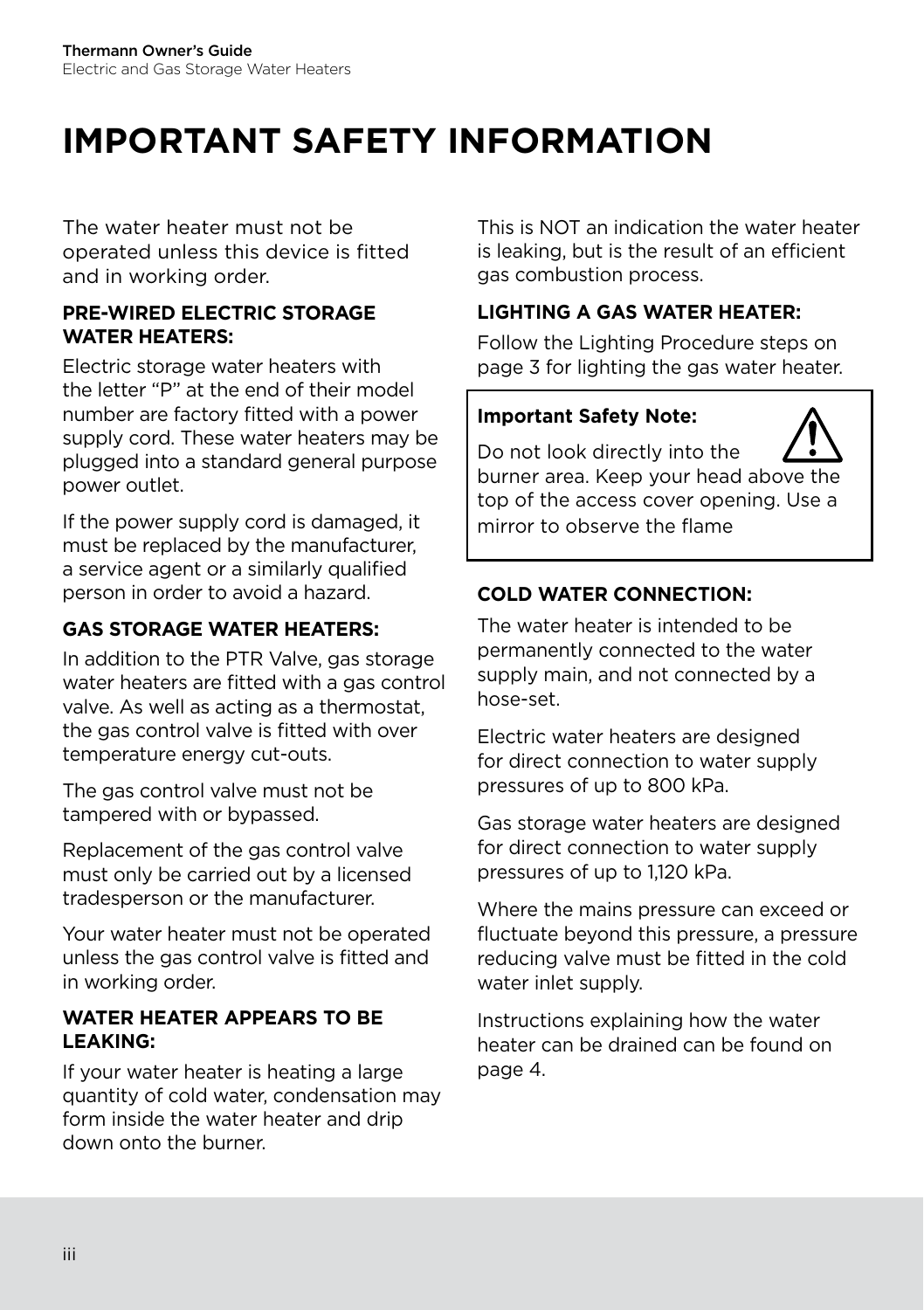

#### **INSTALLATION REQUIREMENTS**

#### **GENERAL:**

This water heater must be installed by a licensed tradesperson, and in accordance with:

- In Australia, the Plumbing Code of Australia (PCA);
- In New Zealand, Clause G12 of the New Zealand Building Code (NZBC);
- AS/NZS 3000 Electrical Installations (known as the Australian / New Zealand Wiring Rules);
- AS/NZS 5601.1 Gas Installations General Installations (for gas storage water heaters); and
- Local authority regulations.

Failure to comply with these requirements may affect the warranty.

AS/NZS 3500.4 Plumbing and Drainage – Heated Water Services provides a Deemed-to-Satisfy Solution for the PCA and a Verification Method for Clause G12 of the NZBC. Other methods of compliance are available. Dux recommends that installations conform with AS/NZS 3500.4.

#### **NOTE FOR VICTORIAN CUSTOMER:**

This water heater must be installed by a licensed person as required by the Victorian Building Act (1993).

Only a licensed person will provide a compliance certificate, showing that the work complies with all the relevant Standards. Only a licensed person will have insurance protecting their workmanship.

#### **LOCATION:**

The water heater should be located as close as possible to the most frequently used hot water outlet.

Ensure the compliance plate and associated warnings are clearly visible. The water heater must be accessible without the use of a ladder or scaffold. Adequate clearance must be available for service to the element, thermostat, relief valve and anode. All models are equipped with a sacrificial anode, allow half of the height of the water heater to provide access through the top cover.

Electric storage water heaters may be installed indoors. A properly drained safe tray must be installed where property damage could occur from water spillage.

Refer to AS/NZS 3500.4 for further information.

Refer to local regulations before installing the water heater in a roof space.

#### **WATER HEATER SUPPORT:**

The water heater must be installed on a flat, solid supporting surface. The pipework must not be used to support the water heater.

Where the water heater is subjected to wet conditions, a plinth should be installed under the water heater.

#### **POOL HEATING:**

This water heater must **not** be used for pool heating.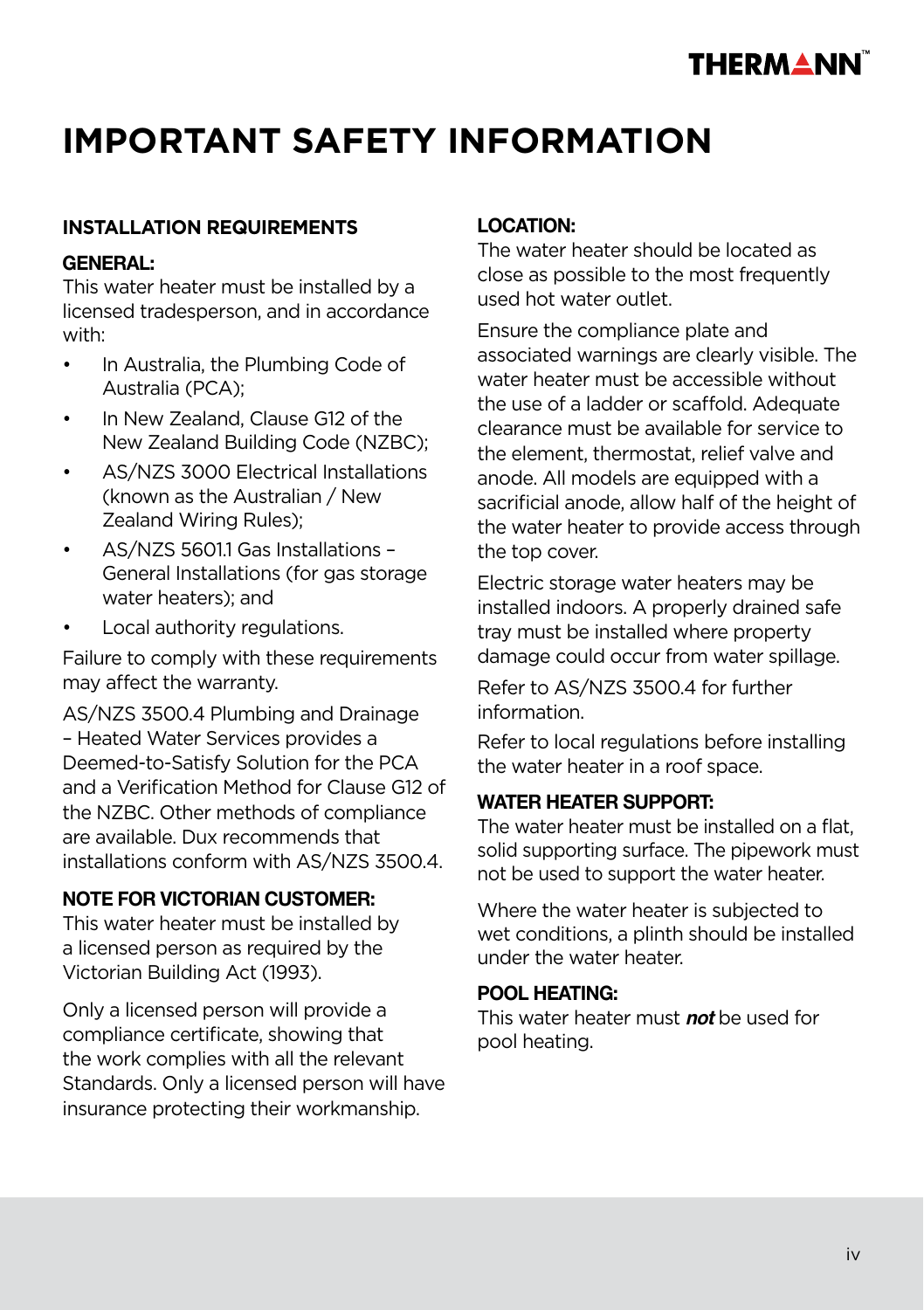Electric and Gas Storage Water Heaters

Specifications and materials may change without notice. Effective for all Thermann Electric and Gas Storage Water Heaters manufactured and sold after 1st September 2021.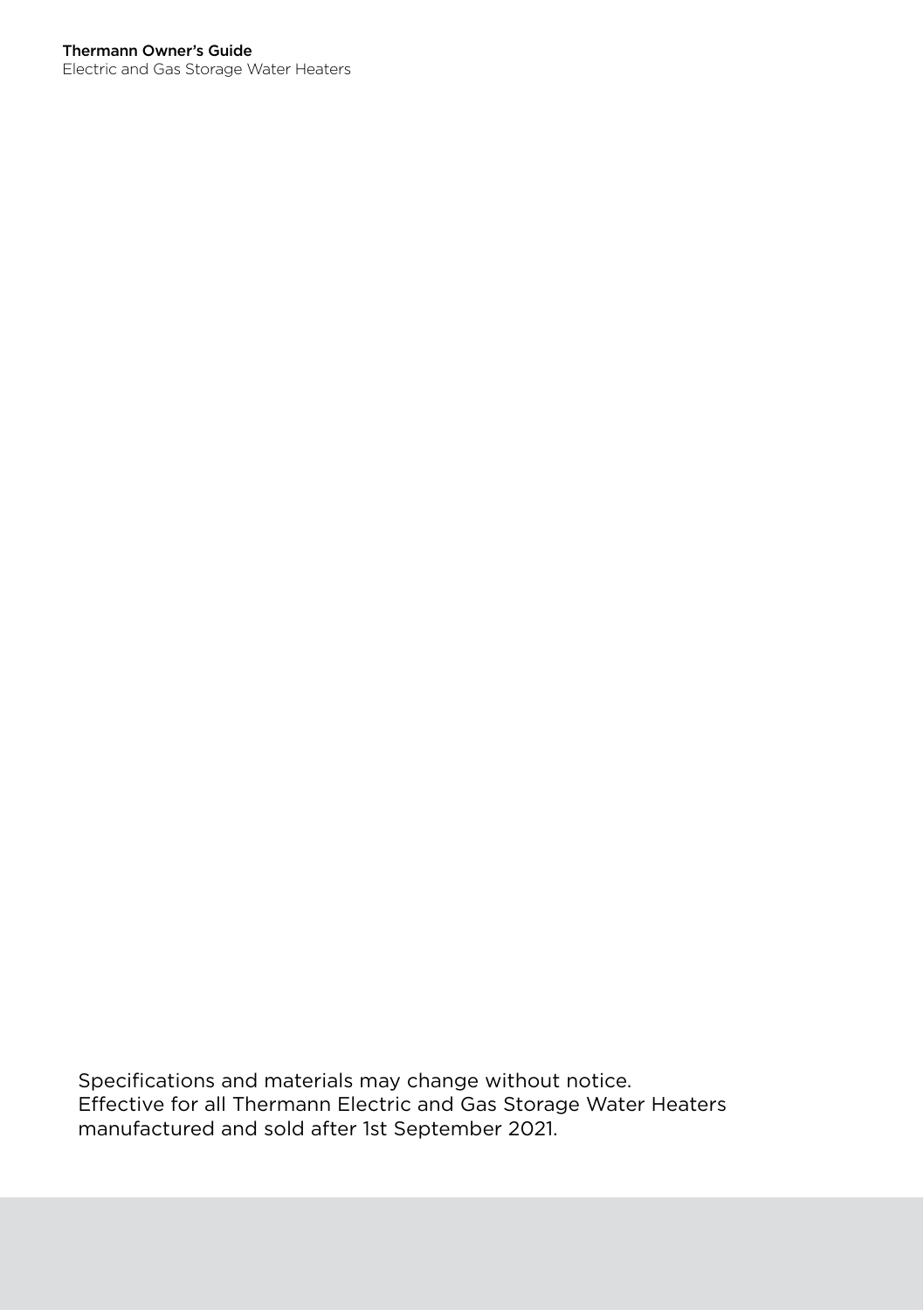

## **CONTENTS**

| <b>Important Safety Information</b>    |    |
|----------------------------------------|----|
| <b>Installation Requirements</b>       | iv |
| <b>Water Supply and Connection</b>     | 2  |
| <b>Lighting Gas Water Heaters</b>      | 3  |
| <b>Filling, Shut Down and Draining</b> | 4  |
| <b>System Maintenance</b>              | 5  |
| <b>Considering a Service Call?</b>     | 6  |
| Warranty                               | 7  |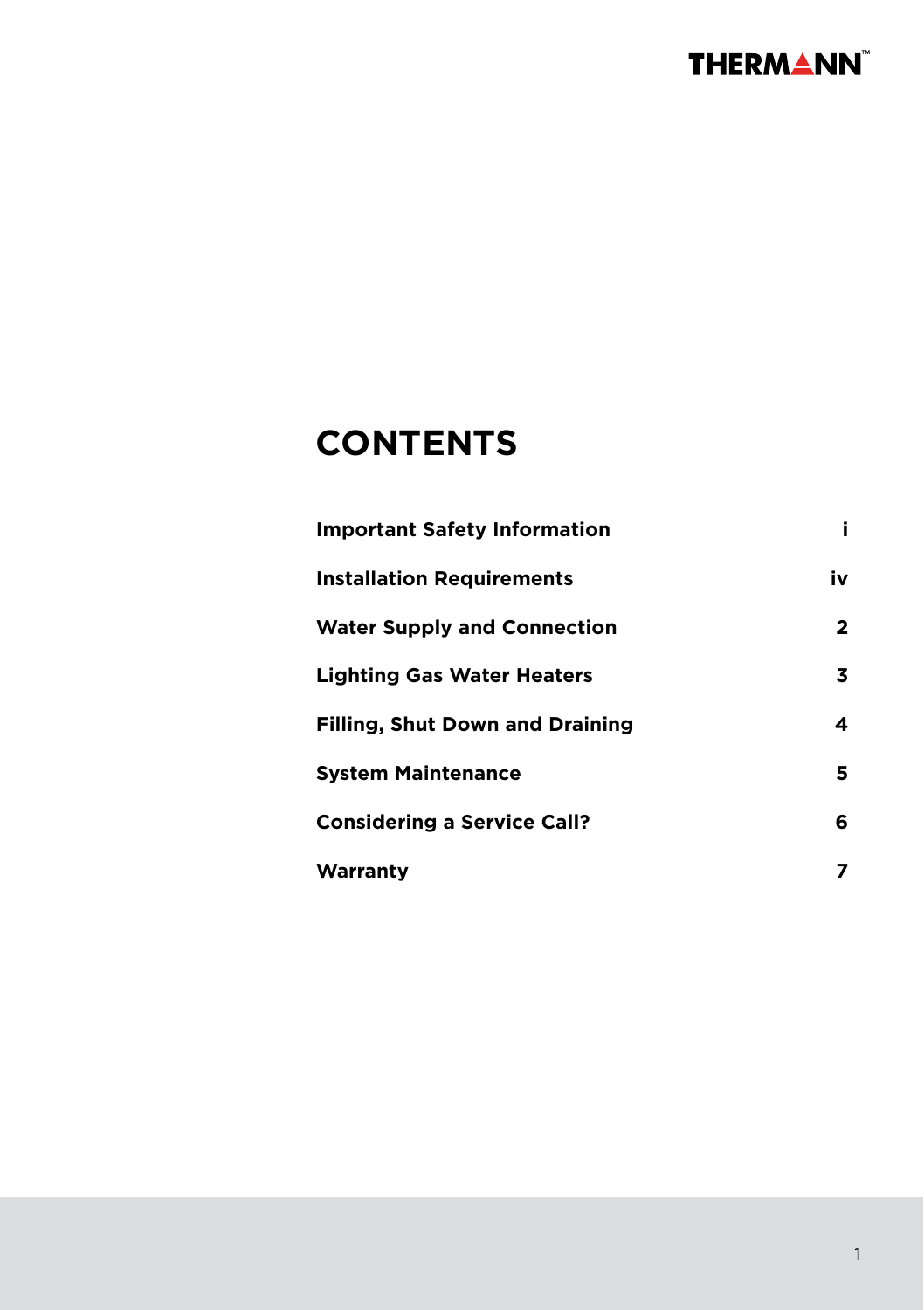## **WATER SUPPLY & CONNECTION**

#### **Water Supply:**

Your water heater has been manufactured to suit the water conditions of most Australian & New Zealand metropolitan supplies.

Please note certain water supplies can have a detrimental effect on your water heater and its life expectancy. If you are unsure about the water supply you can obtain information from your local water supply authority.

Your water heater is designed for use in areas where the Total Dissolved Solids (TDS) content of the water supply is less than 2500 mg/L. The Tank Failure Warranty does not apply in areas where the TDS exceeds 2500 mg/L.

In areas where the TDS exceeds 600mg/L, it is possible the magnesium alloy anode (supplied in standard water heaters) may become over-reactive. To alleviate this, a hard-water model is recommended or the magnesium alloy anode should be replaced with an aluminium alloy anode. Aluminium alloy anodes are available from your local Reece branch.

Water can also be very corrosive, the measure of this is the saturation index. If the water saturation index is greater than 0.40, an expansion control valve should be fitted. If the index is greater than 0.80, the electrical heating element (fitted to electric storage water heaters) should be replaced with a low power density Incoloy heating element.

Please consult Customer Service for advice if required:

- 1300 412 612 (Australia);
- 0800 081 909 or contact your local Reece branch (New Zealand)

#### **Hot Water Connection:**

It is recommended that all hot water pipes are insulated. Hot water pipes installed outdoors should be insulated with UV stabilised insulation.

#### **Cold Water Connection:**

An approved isolating valve, non-return valve, line strainer (optional but recommended) and union must be fitted between the water supply main and the water heater.

#### **Water Supply Pressure:**

Your water heater is designed for direct connection to water supply pressures of up to:

Electric Storage Water Heaters:

- 800 kPa.

Gas Storage Water Heaters:

- 1,120 kPa.

Where the mains pressure can exceed or fluctuate beyond this pressure, a pressure reducing valve must be fitted in the cold water inlet supply.

#### **Note for New Zealand, South Australia and Western Australia:**

It is a requirement in these locations that an expansion control valve be fitted on the cold water supply line between the non-return valve and the water heater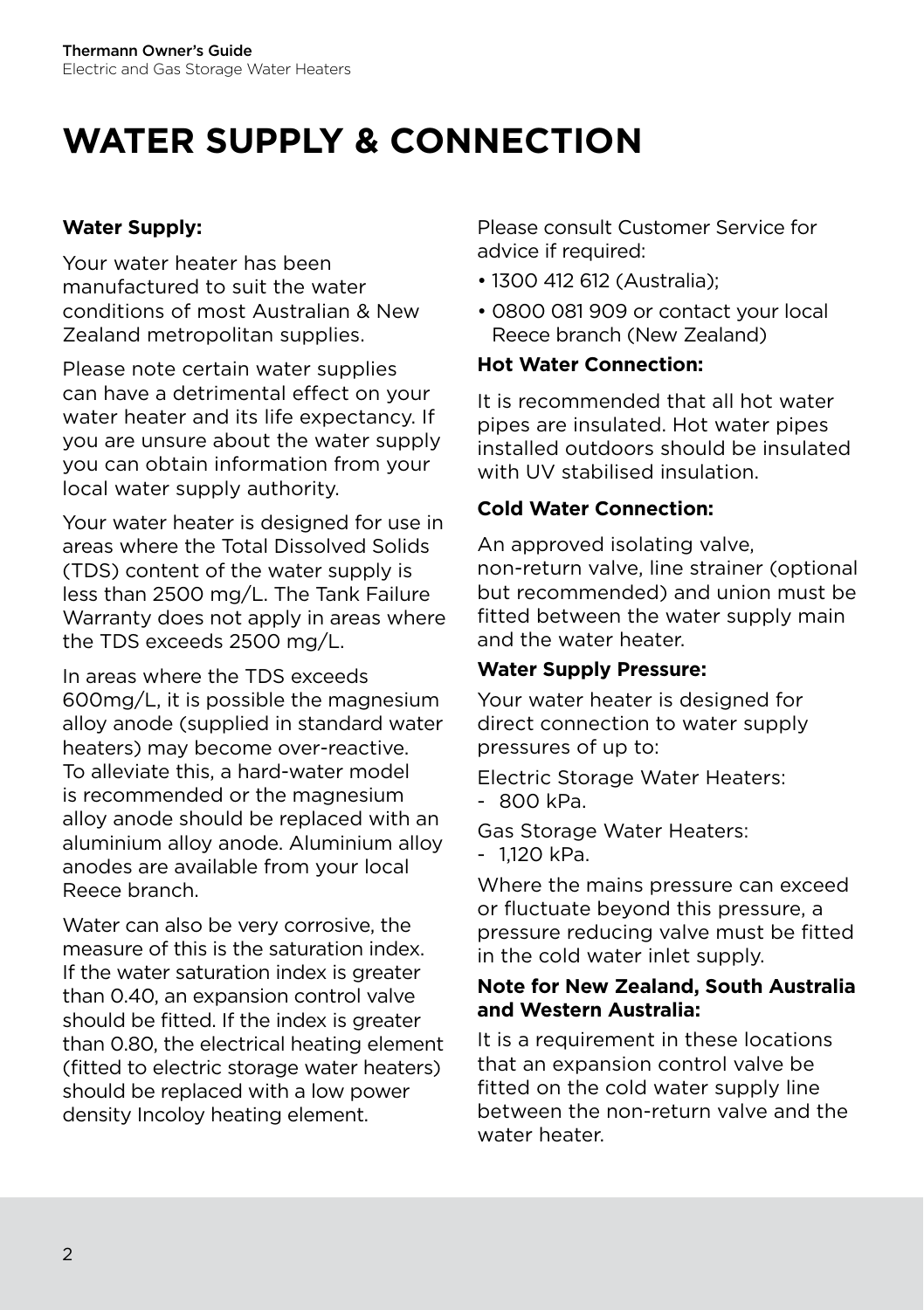

## **LIGHTING GAS WATER HEATERS**

#### **Caution:**

Do not light the water heater until it has been filled with water (see Filling the Water Heater on page 4).

Do not attempt to light the water heater if the pilot is out and the knob is in the "ON" position (one of the number settings). Follow the steps below.

#### **Important Safety Note:**



Do not look directly into the burner area. Keep your head above the top of the access cover opening. Use a mirror to observe the flame

#### **Lighting Procedure:**

The diagram on the next page shows the location of the control knob and the igniter button on the gas control valve.

- 1. Remove the access cover. (A copy of the lighting procedure can also be found on the inside of the access cover).
- 2. Turn the control knob fully clockwise to the "•" (off) position.
- 3. Wait five (5) minutes so any build-up of unburnt gas can escape.
- 4. Turn the control knob to the  $\clubsuit$ (pilot) position.
- 5. Depress the control knob fully (until  $\bigstar$  disappears below housing) and after thirty (30) seconds, whilst keeping the control knob depressed, repeatedly press the igniter button

(for up to 40 seconds) until the pilot flame ignites.

Note - it is not possible to depress the control knob fully if the gas control valve has activated its safety shutoff feature. In this case, wait sixty (60) seconds for the gas control valve to reset.

- 6. Keep the control knob depressed for twenty (20) seconds after the pilot flame lights. Use a mirror to observe the pilot flame. Do not attempt to observe the flame directly.
- 7. Release the control knob and check the pilot is still alight.
- 8. If the pilot has failed to light or has not remained alight, turn the control knob to "•" (off). Wait five (5) minutes for the escape of unburnt gas, then begin again at step 4.
- 9. When the pilot flame remains alight with the control knob released, turn the control knob anticlockwise to one of the number settings. A minimum setting of "6" is recommended and this will give a water temperature of about 60°C.
- 10. Turn the control knob to a higher number for higher water temperatures.
- 11. If the main burner does not light at the selected setting, the water may already be at the selected temperature.
- 12. Replace the access cover and ensure it is firmly in position.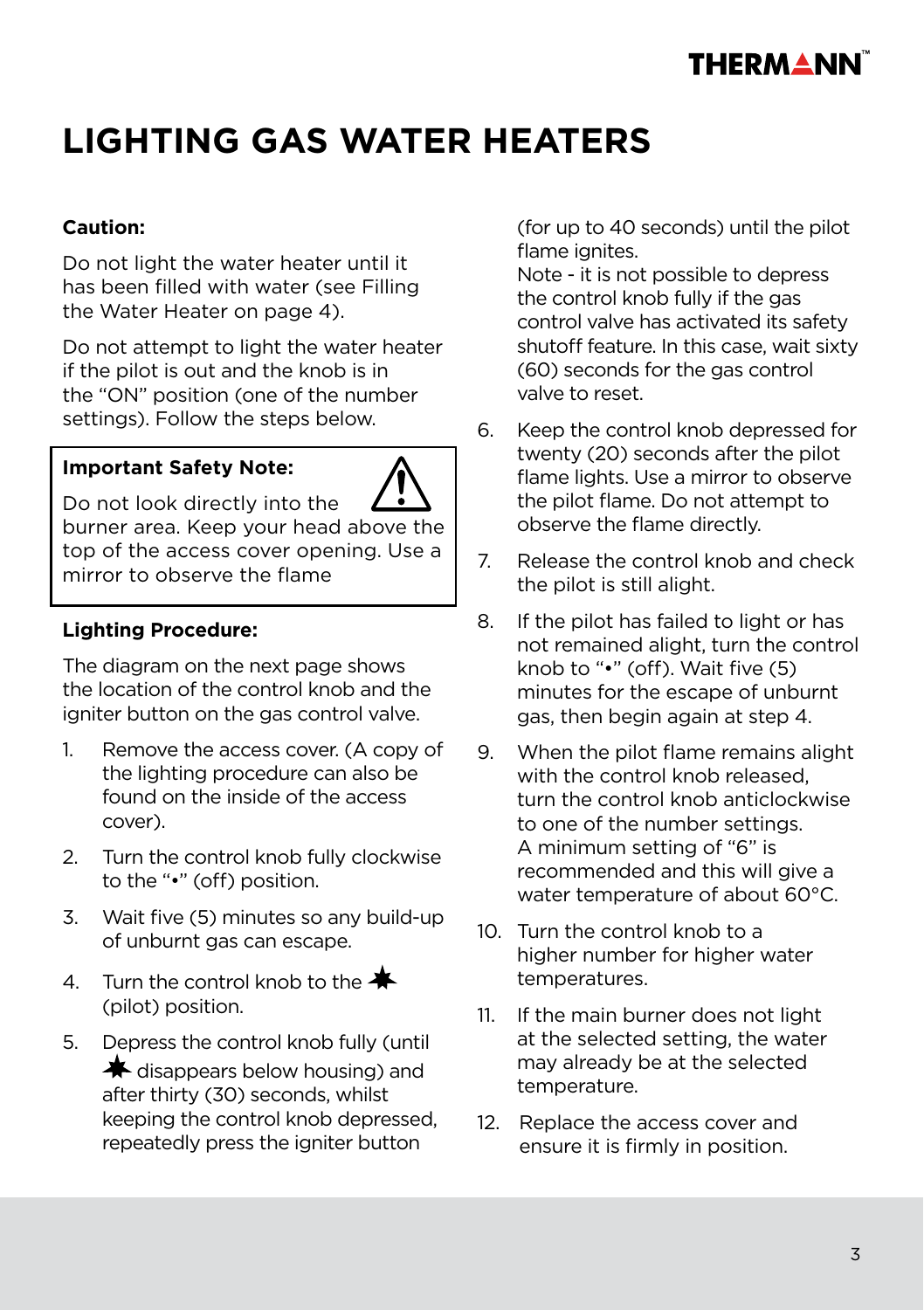## **FILLING, SHUT DOWN & DRAINING**

#### **Filling the Water Heater:**

**Your water heater must be filled with water before turning on the electrical supply or lighting the gas.**

- 1. Open all hot water taps.
- 2. Open the isolating valve at the cold water inlet slowly and allow the water heater to fill until water flows through the system.
- 3. Close each hot water tap after the air is expelled from its line.
- 4. Open the Pressure & Temperature Relief Valve for approximately 10 seconds by lifting the easing lever on the valve. Confirm water drains to waste through the relief valve drain pipe.
- 5. Lower the lever gently and check it closes correctly.



**GAS CONTROL VALVE DIAGRAM** 

#### **Shutting Down a Gas Storage Water Heater:**

- 1. Remove the access cover and turn the control knob to the "•" (off) position.
- 2. Turn off the gas isolation valve. **Never turn off the gas supply without turning the control knob to the off position first.**
- 3. Turn off the cold water supply isolation valve.
- 4. Replace the access cover.

#### **Draining the Water Heater:**

- 1. Turn off the electrical supply to an electric storage water heater or shut down a gas storage water heater.
- 2. Gently operate the easing lever on the Pressure & Temperature Relief (PTR) Valve to release the pressure in the water heater.
- 3. Disconnect the cold water inlet union to the water heater and attach a drain hose.
- 4. Gently operate the easing lever on the PTR Valve to let air into the water heater and allow water to escape through the hose.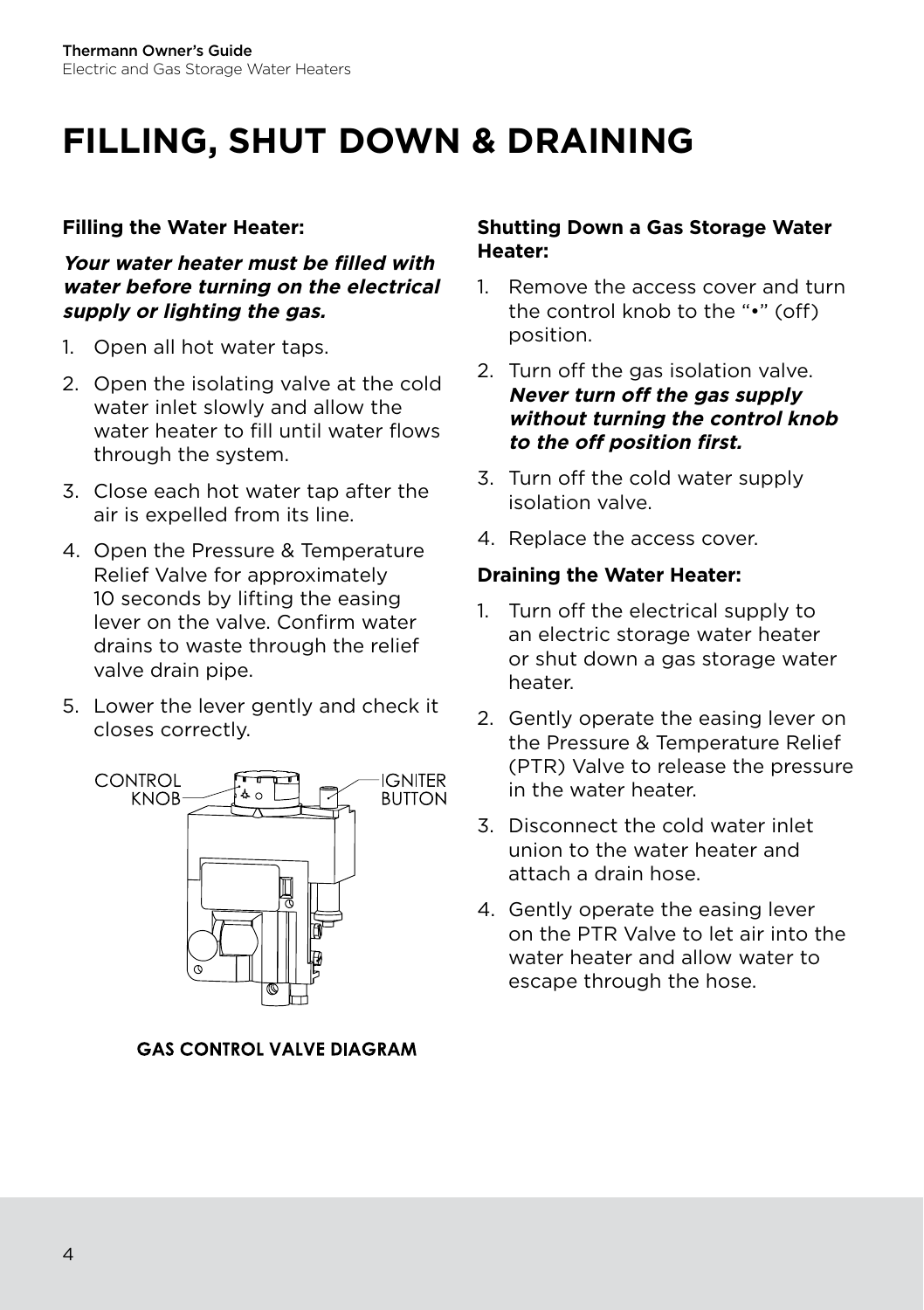## **THERMANN**

## **SYSTEM MAINTENANCE**

Regular servicing will help to extend the life of the water heater, and keep it operating safely and efficiently.

Your water heater warranty is not conditional on completing the regular servicing recommended in this manual. The conditions applying to your water heater warranty are set out on page 7 of this manual.

#### **Six Month Service (All Water Heaters):**

This service may be carried out by the owner.

- 1. Stand clear of the Pressure & Temperature Relief (PTR) Valve drain pipe outlet.
- 2. Open the PTR Valve for approximately 10 seconds by lifting the easing lever on the valve. Confirm water discharges to waste through the drain pipe.
- 3. Lower the easing lever gently and check it closes correctly.
- 4. Repeat the above process for the expansion control valve (if installed).

Other than this, personally inspecting or servicing any part of your water heater is not recommended.

#### **Annual Service (Gas Storage Water Heaters):**

This service should only be carried out by a licensed tradesperson.

The service should include the following:

- Inspect and flush the PTR Valve and expansion control valve (if installed).
- Check the spark gap, gas control valve and thermocouple.
- Check and if necessary adjust the main burner pressure.
- Clean and check the main burner and the pilot light.

#### **Five Year Service (All Water Heaters):**

This service should only be carried out by a licensed tradesperson.

In locations where the water has Total Dissolved Solids (TDS) exceeding 600 mg/L, this service is recommended every 3 years.

The service should include the following:

- Replace the PTR Valve.
- Inspect and flush the expansion control valve (if installed).
- Replace the anode.
- Drain and flush the water heater.

Gas Storage Water Heaters:

In addition to the items above, the service should include the items listed in the Annual Service.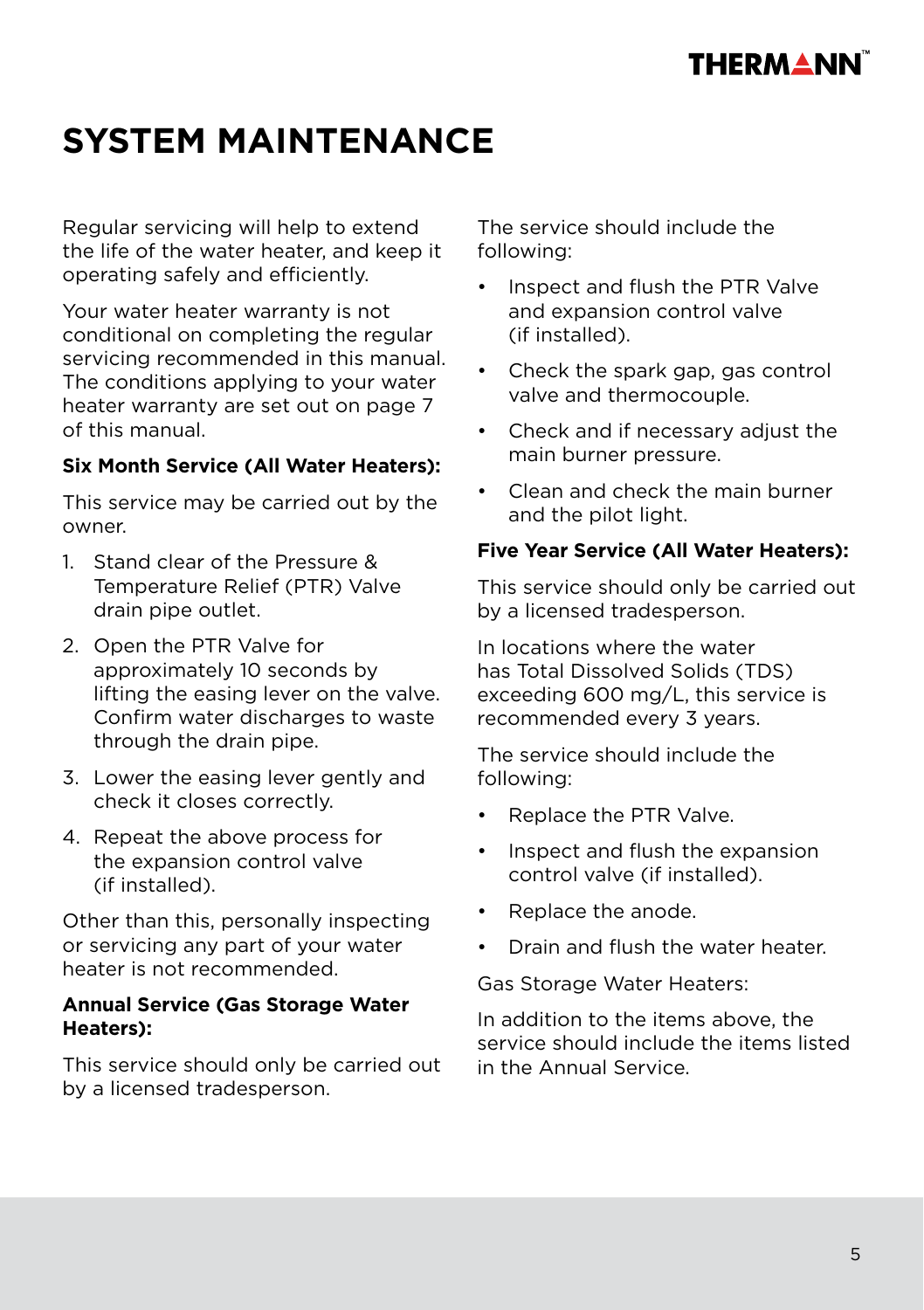## **CONSIDERING A SERVICE CALL?**

It is recommended that the following points be reviewed before making a service call:

#### **No Hot Water:**

- If you have a gas storage water heater, confirm the gas burner and/ or pilot is on and operating. If not, see Lighting Gas Water Heaters on page 3.
- If you have an electric storage water heater, ensure that the power supply circuit breaker has not "tripped". If your water heater is on a timed tariff such as off-peak, ensure this is operating correctly.

#### **High Gas or Electricity Bills or Insufficient Hot Water:**

- Often the hot water usage of showers, washing machines and dishwashers can be under estimated. Review these appliances to determine if your daily usage is greater than the capability of your water heater.
- If necessary check the shower flow rates with a bucket, measuring the amount of water used over that period of time. If it is not possible to adjust water usage patterns, an inexpensive flow control valve can easily be fitted to the shower outlet.
- Do you have the correct size water heater for your requirements? Sizing details are available from your local Reece branch.
- Is there a leaking hot water pipe or dripping hot water tap? A small leak can waste a large quantity of hot water. Replace faulty tap washers and have your plumber rectify any leaking pipe work.
- Is the Pressure & Temperature Relief Valve discharging too much water? See below.

#### **Continuous Trickle of Water from Pressure & Temperature Relief (PTR) Valve:**

This is most likely due to a build up of foreign matter. In this case, try gently raising the easing lever on the PTR Valve for a few seconds, then release gently.

This may dislodge a small particle of foreign matter and rectify the fault.

#### **Water Discharge from PTR Valve:**

It is not unusual for a small quantity of water to discharge during the heating of water in your storage tank. The amount of discharge will depend on hot water usage and size of the storage tank.

As a guide, it will discharge about 2% of the volume of the water heated.

Continuous leakage of water from the PTR Valve may indicate a problem with the water heater. Turn off or shut down the water heater and contact Customer Service.

#### **If after checking the above points, the problem has not been identified, please consult Customer Service:**

- **1300 412 612 (Australia);**
- **0800 081 909 or contact your local Reece branch (New Zealand).**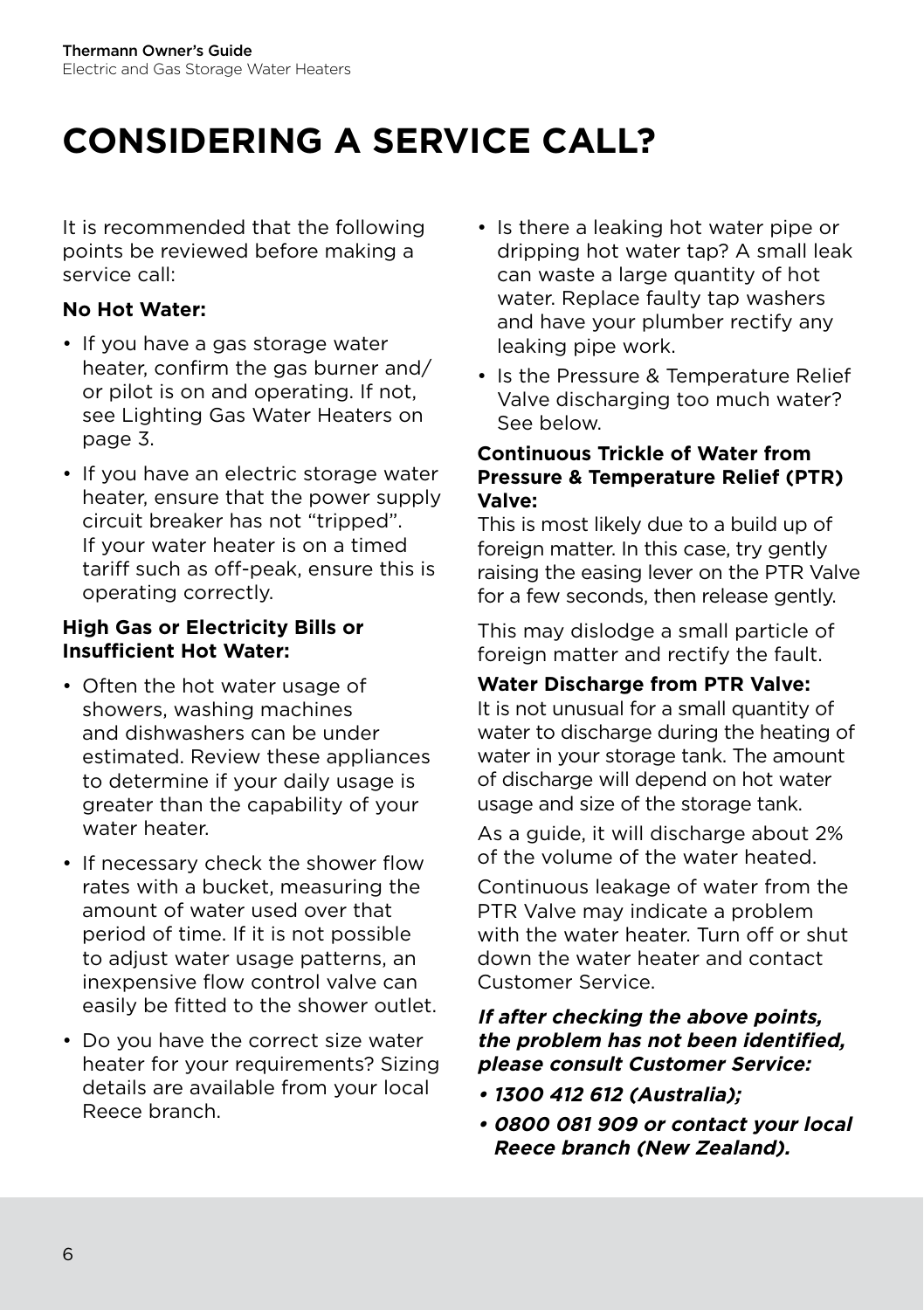

## **WARRANTY**

#### **Thermann Electric or Gas Storage Water Heater - Warranty Summary:**

#### **Manufactured by Dux Manufacturing Limited ("Dux").**

Your water heater is specified with a warranty as set out in the table below.

The fault must appear within the defined time period, which commences from the date of installation (or manufacturing date of the unit if proof of the date of installation is not available) in order to be covered.

#### **Small Electric Water Heater Warranty**

| <b>Small Electric</b><br><b>25L - 50L Water</b><br><b>Heater Warranty</b> | <b>Tank</b><br>Warranty | Parts &<br>Labour |
|---------------------------------------------------------------------------|-------------------------|-------------------|
| <b>Single Family Dwelling</b>                                             | 7 years                 | 1 year            |
| <b>All Other Applications</b>                                             | 3 years                 | 1 year            |

#### **Large Electric Water Heater Warranty**

| <b>Large Electric</b><br>80L - 400L Water<br><b>Heater Warranty</b> | <b>Tank</b><br>Warranty | Parts &<br>Labour |
|---------------------------------------------------------------------|-------------------------|-------------------|
| <b>Single Family Dwelling</b>                                       | 10 years                | 1 year            |
| <b>All Other Applications</b>                                       | 3 years                 | 1 year            |

#### **4 Star Gas Storage Water Heater Warranty**

| 4 Star Gas Storage<br>135L & 170L Water<br><b>Heater Warranty</b> | <b>Tank</b><br>Warranty | Parts &<br>Labour |
|-------------------------------------------------------------------|-------------------------|-------------------|
| <b>Single Family Dwelling</b>                                     | 7 years                 | 1 year            |
| <b>All Other Applications</b>                                     | 3 years                 | vear              |

The benefits provided to you by this warranty are in addition to any other rights and remedies available to you under the Australian Consumer Law.

#### **One Year Parts and Labour Warranty:**

Dux Manufacturing Limited ("Dux") warrants against defects in the water heater arising from faulty materials or workmanship.

During the period (as specified in the table above), Dux will repair or replace any failed component or where necessary, in the absolute discretion of Dux, replace the water heater, free of charge including reasonable labour costs incurred during normal business working hours.

#### **Tank Failure Warranty:**

Dux warrants against failure of the storage tank, in accordance with its application (as specified in the table above). Conditions apply.

During the first year of warranty, Dux will provide a replacement water heater free of charge including installation and labour costs.

Installation and other labour costs are the responsibility of the owner if the water heater is outside parts and labour warranty.

#### **Warranty Conditions:**

The warranty only applies to the water heater itself and the components supplied with the water heater by Dux. The warranty does not cover components supplied by others, including the installer.

The tank failure warranty does not apply if the water heater has been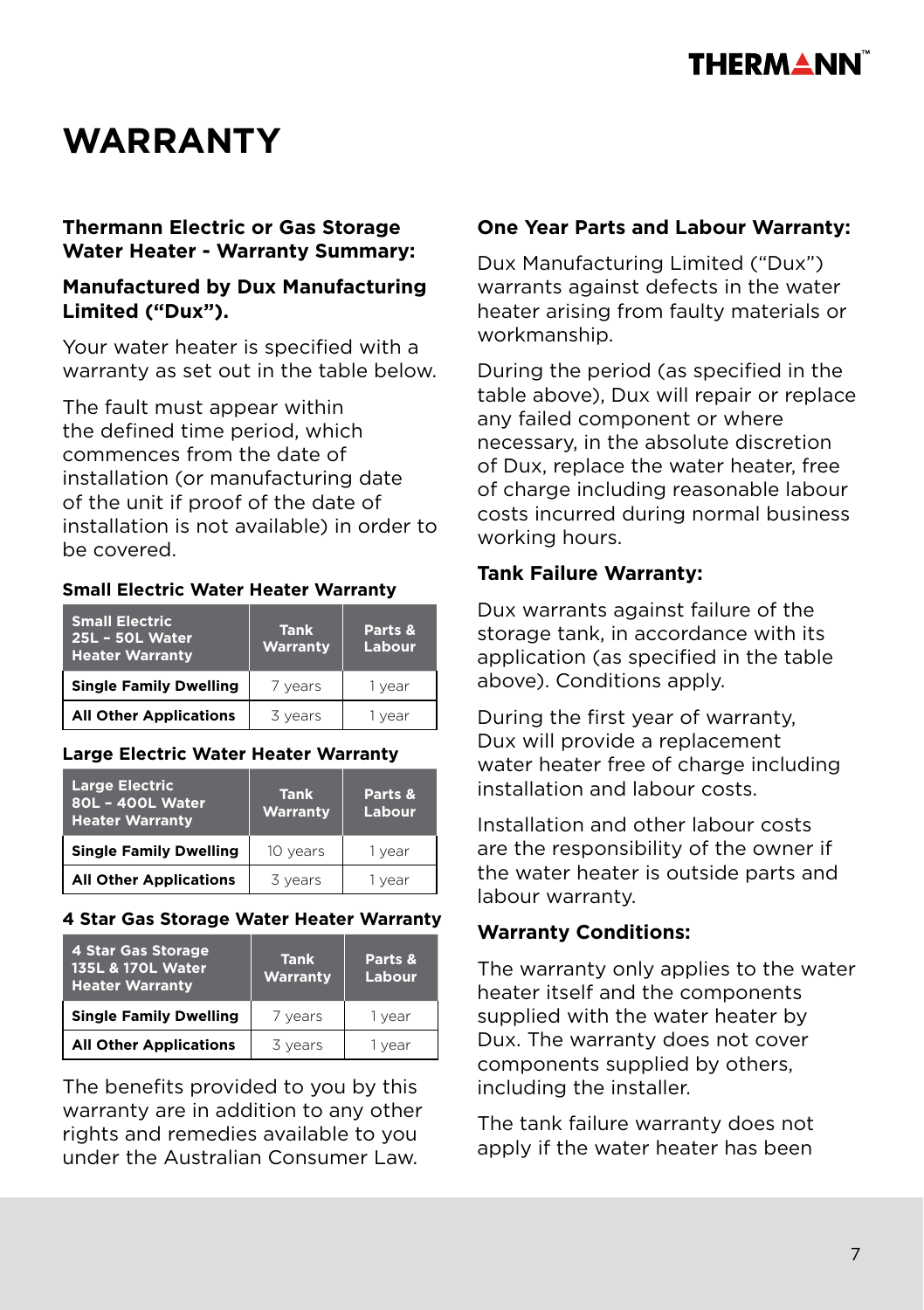## **WARRANTY**

connected to a water supply where the Total Dissolved Solids content is greater than 2500 mg/L.

These warranties do not apply to defects that are a result of, without limitation, the following:

- failure to install the water heater in accordance with the installation instructions or statutory requirements;
- faulty plumbing or water supply including excessive pressure;
- faulty power or gas supply:
- use of the water heater in a manner contrary to this manual;
- alterations or repair of the water heater other than by a suitably qualified tradesperson;
- accidental damage or abuse.

If the water heater is installed in a position that does not comply with the installation instructions or statutory requirements, then this warranty does not cover major dismantling or removal of cupboards, doors, walls or special equipment and/or excessive labour, at the determination of Dux, to make the water heater accessible for repair or replacement.

Where the water heater is located outside the metropolitan area of a capital city and is more than 100km from a Dux office or service agent, the Owner will be responsible under the warranty for paying the costs of transporting the water heater and or any component in the water heater to and from an approved service agent

or Dux office (including any insurance associated with that transport), or paying the travelling time of an approved service agent to and from the owners premises.

#### **Commencement of Warranty:**

The warranty period commences from the date of installation of the water heater. Where proof of the date of installation is not available, the warranty period commences on the date of manufacture of the water heater. This is shown on the compliance plate on the outside of the water heater.

The replacement of the water heater, or a component of it, under this warranty does not change the warranty commencement date. The original commencement date continues to apply.

#### **Exclusion and Limitation of Liability:**

In addition to any other provisions set out in this document and to the maximum extent permitted by any applicable law or regulation, Dux will not be liable for any claim:

- 1. for consequential loss to any property arising directly or indirectly out of or connected to the installation of the water heater. This includes but is not limited to furnishings, carpets, foundations, housing effects and buildings.
- 2. for any direct or indirect economic or financial loss of any nature.
- 3. arising out of or connected to a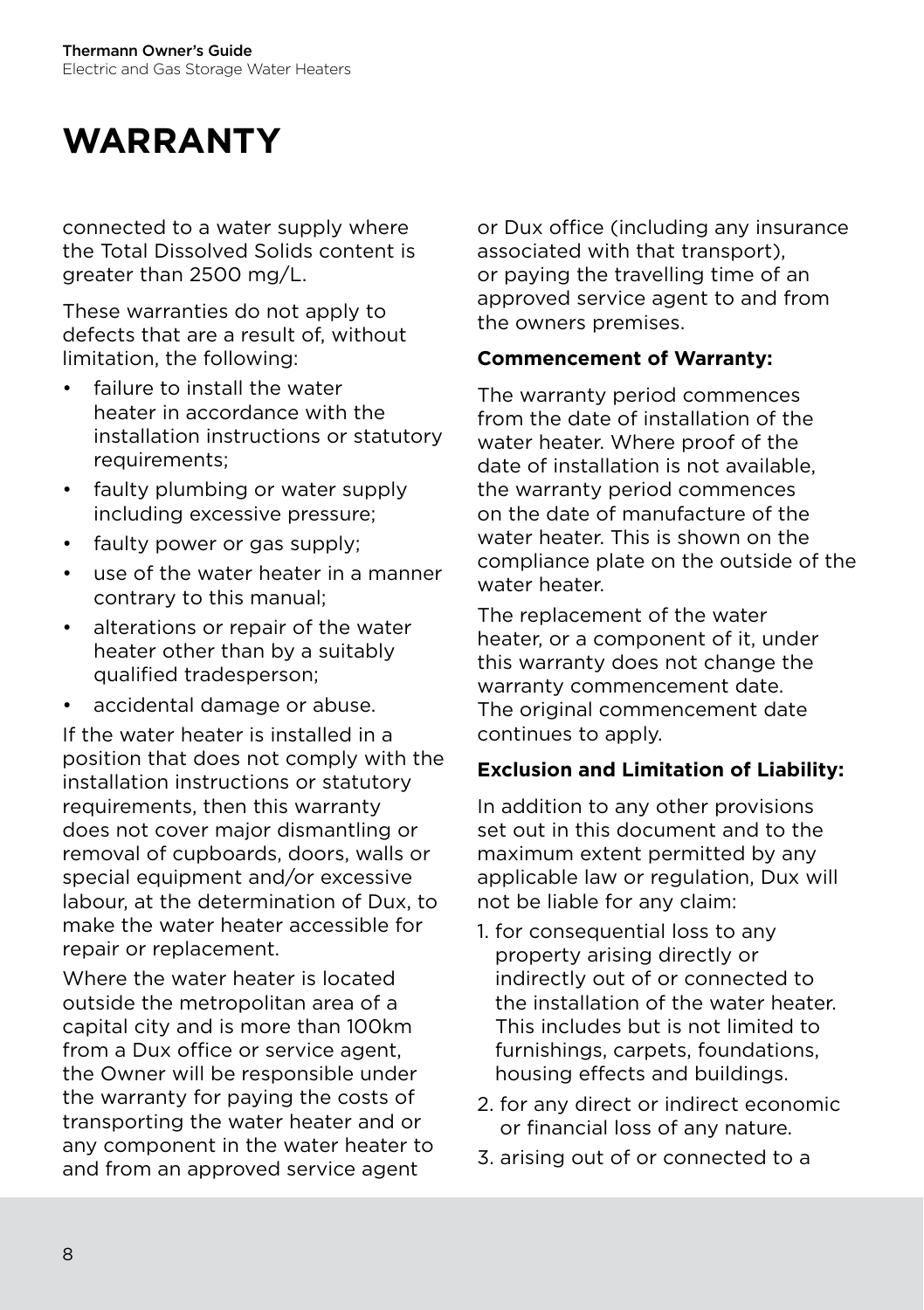

## **WARRANTY**

water heater that has been resold or moved from its original installation location.

4. arising out of or connected to any misuse, or other use, installation or maintenance that is not in accordance with the procedures and requirements set out in this document.

To the extent permitted by law the liability of Dux shall be limited to the cost of the repair or replacement of the water heater.

#### **The Australian Consumer Law ("ACL"):**

Our goods come with guarantees that cannot be excluded under the Australian Consumer Law. You are entitled to a replacement or refund for a major failure and compensation for any other reasonably foreseeable loss or damage. You are also entitled to have the goods repaired or replaced if the goods fail to be of acceptable quality and the failure does not amount to a major failure.

If Dux fails to meet a guarantee under the ACL, your remedy for such failure may be limited to any one or more of the following:

- replacement of the water heater;
- repair of the water heater;
- refunding the cost of the water heater;
- payment of the reasonable costs of having the water heater repaired;
- payment in respect of the reduced value of the water heater.

#### **How to Make a Warranty Claim:**

Warranty claims can be placed by completing the following steps:

Please consult Customer Service:

- 1300 412 612 (Australia);
- 0800 081 909 or contact your local Reece branch (New Zealand).
- Provide the serial number and model number of the water heater. This can be found on the compliance plate on the outside of the water heater.
- Provide your full name, address and contact number.
- Provide proof of date of installation for warranty to commence from that date, rather than from the date of manufacture. See Commencement of Warranty on page 8.

Please note, if the defect or fault is not covered by the warranty or guarantee, you will be responsible for the costs incurred by the service agent or technician.

#### **Contact Details:**

Dux Manufacturing Limited Lackey Road, Moss Vale, NSW, 2577 Australia

1300 412 612 (Australia)

0800 081 909 or contact your local Reece branch (New Zealand)

Email: duxaftersales@dux.com.au